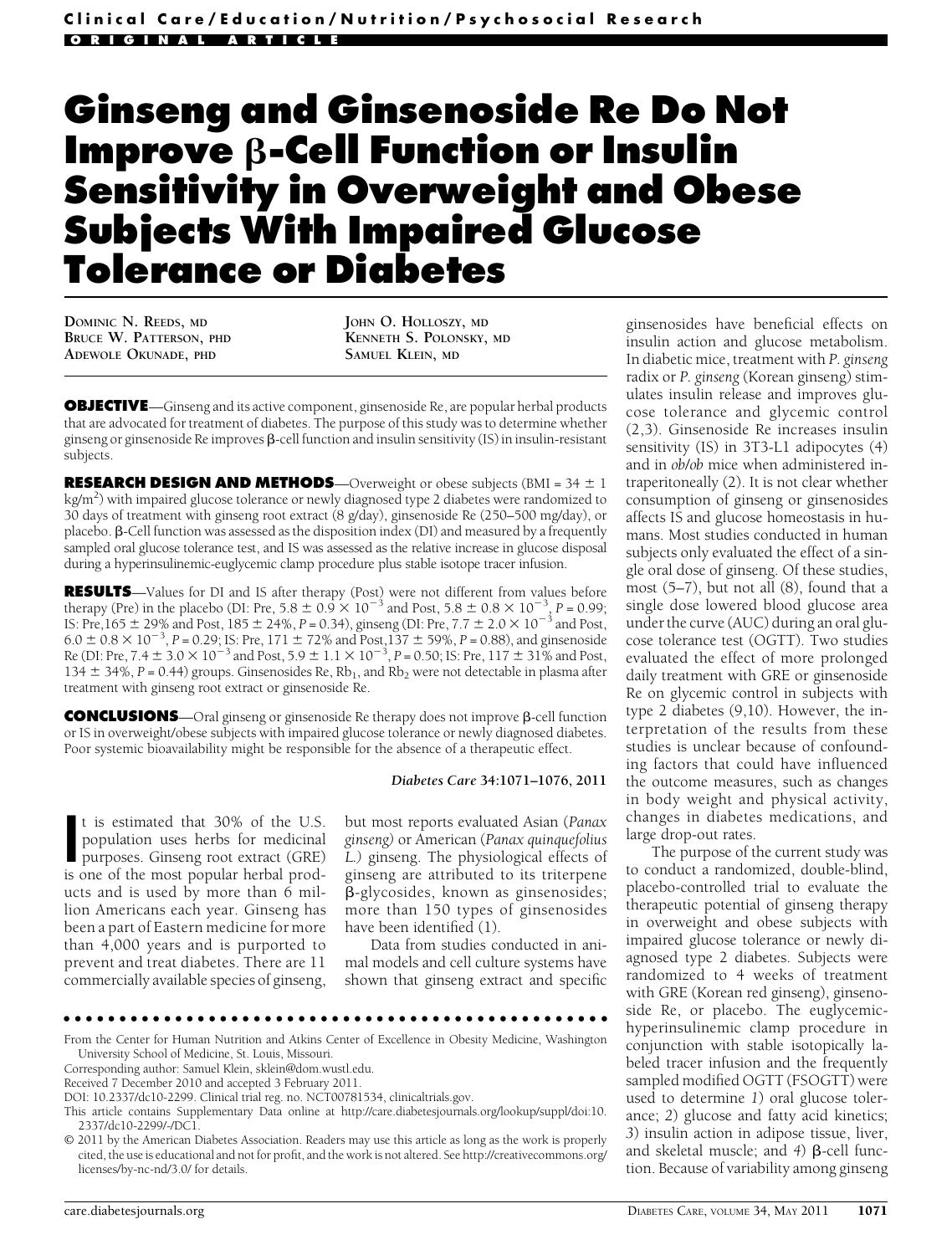## Ginseng and insulin sensitivity

products, we confirmed that our ginseng extract and ginsenoside Re had biological effects on insulin-mediated glucose uptake in isolated muscle strips (D.H. Han and J.O. Holloszy, submitted for publication).

# RESEARCH DESIGN AND METHODS

## Study subjects

Fifteen overweight and obese adults (1 man, 14 women; age:  $46 \pm 3$  years, BMI  $34 \pm 2$  kg/m<sup>2</sup>) participated in this study. Subjects were identified from the Washington University Volunteer for Health database and completed medical evaluation, blood tests, and a 2-h OGTT. Subjects were required to have a new diagnosis of type 2 diabetes or impaired glucose tolerance and be overweight and/ or obese. Potential participants who had any serious medical illnesses were excluded. Subjects had stable weight and were sedentary for at least 3 months before the study. The study was approved by the Human Research Protection Office of Washington University School of Medicine, and written informed consent was obtained from all subjects.

# Experimental protocol

Body composition. Body fat mass and fat-free mass (FFM) were determined by using dual-energy X-ray absorptiometry (Hologic QDR 4500; Waltham, MA). FSOGTT. Subjects were admitted to the Clinical Research Unit at 0700 h after subjects fasted overnight. A catheter was inserted into a hand vein, which was heated to 55°C by using a thermostatically controlled box, to obtain arterialized blood samples. Blood samples were obtained to determine plasma glucose, C-peptide, and insulin concentrations before  $(-15 \text{ min and } 0 \text{ min})$  and after  $(10, 10)$ 20, 30, 60, 90, 120, 150, 180, 240, and 300 min) consuming a 75-g glucose drink. Hyperinsulinemic-euglycemic clamp procedure. In the evening on the day of admission, subjects consumed a standard meal, containing 15 kcal/kg FFM at  $\sim$ 1800 h, and then fasted until completion of the clamp procedure. At 0600 h, a catheter was inserted into an antecubital vein of one arm for intravenous infusion, and another catheter was inserted in a vein in the opposite hand, which was heated to 55°C by using a thermostatically controlled box, to obtain arterialized blood samples. At  $\sim$ 0700 h, a primed, continuous infusion of  $[6,6^{-2}H_2]$  glucose (infusion

rate: 0.25  $\mu$ mol·min $^{-1}$ ·kg $^{-1}$ ; priming dose: 22.5  $\mu$ mol/kg), and a primed, continuous infusion of [1,1,2,3,3<sup>-2</sup>H<sub>5</sub>]glycerol (infusion rate  $0.08 \mu$  mol · min<sup>-1</sup> · kg<sup>-1</sup>; priming dose  $1.2 \mu$ mol/kg) was maintained for 7 h. At 210 min, insulin was infused at a rate of 50 mU  $\cdot$  m<sup>2</sup> body surface area  $(BSA)^{-1}$  · min<sup>-1</sup> (initiated with a two-step priming dose of 200 mU  $\cdot$  m<sup>2</sup>  $BSA^{-1} \cdot \text{min}^{-1}$  for 5 min followed by  $100 \text{ mU} \cdot \text{m}^2 \text{ BSA}^{-1} \cdot \text{min}^{-1}$  for 5 min) for 210 min. Dextrose (20%), enriched with  $[6,6^{-2}H_2]$  glucose to  $\sim$  2.5%, was infused to maintain a plasma glucose concentration of 100 mg/dL. The infusion rates of  $[^{2}H_{2}]$ glucose and  $[^{2}H_{5}]$ glycerol were decreased by 75% during the clamp procedure (from 210 to 420 min) to account for the decline in hepatic glucose production and rate of glycerol release into plasma. Blood samples were obtained before the start of the infusions to determine background plasma glucose and glycerol tracer-to-tracee ratios (TTRs) and every 10 min during the final 30 min of the basal and clamp periods to determine glucose, free fatty acid and insulin concentrations, and substrate kinetics.

# Intervention

After baseline studies were completed, subjects were randomly assigned to 4 weeks of treatment with either: 1) placebo capsules  $(n = 5)$ ; 2) Korean red ginseng extract (Spectrum Laboratories, Gardena, CA) (3 g/day for 2 weeks and then 8 g/day for 2 weeks,  $n = 5$ ; 3) ginsenoside Re (AIPOP, Gangdown-Do, Korea) (250 mg/ day  $\times$  2 weeks followed by 500 mg/day  $\times$ 2 weeks,  $n = 5$ ) (Supplementary Data). The relative content of ginsenoside Re in the GRE used in this study was 13.7  $\pm$ 1.4%, which is similar to the ginsenoside Re content reported in previous studies (8,11). We confirmed that the batches of ginseng and ginsenoside Re used in this study had biological activity by demonstrating that incubation with ginseng and ginsenoside Re markedly improved insulin-mediated glucose uptake in isolated epitrochlearis muscles obtained from diet-induced insulin resistant rodents (D.H. Han and J.O. Holloszy, unpublished finding) and rectus abdominus strips obtained from obese subjects undergoing gastric bypass surgery (D.H. Han and J.O. Holloszy, unpublished observations). Randomization to group assignment was performed by The Barnes-Jewish Hospital research pharmacist by using a fixed randomization scheme generated by the Moses-Oakford algorithm, with a block

size of three and an allocation ratio of 1:1:1. All subjects, investigators, and laboratory personnel performing the analyses were blinded to group allocation until completion of all primary outcome measures. Subjects were seen once per week by a member of the research team during the intervention to assess compliance by history and pill counts and to check for potential adverse events. Subjects consumed >90% of assigned pills, and no adverse events were reported. At the end of the 4-week period, all baseline studies were repeated. Subjects ingested their study medication (placebo, ginseng, or ginsenoside Re) in the morning 30 min before the start of the FSOGTT and hyperinsulinemiceuglycemic clamp procedure.

# Sample processing and analyses

Plasma glucose was measured by using an automated glucose analyzer (YSI, Yellow Springs Instruments, Yellow Springs, OH). Plasma insulin and C-peptide concentrations were measured by radioimmunoassay. Plasma glucose and glycerol TTRs were determined using gas chromatography-mass spectrometry (12).

Plasma ginsenoside Re content was evaluated at every time point during the FSOGTT. An aliquot of 100 mL plasma was acidified with perchloric acid (35%) and centrifuged at 1,100g for 30 min. The supernatant was added to a solid-phase cartridge (Oasis HLB 1 cc; Waters Corporation, Milford, MA). After the sample was absorbed by the cartridge, the cartridge was washed with 4 mL water. Ginsenosides were eluted with 1 mL 95% methanol in water and evaporated in a SpeedVac (Savant Instruments, Inc., Farmingdale, NY) at 40°C. The residue was reconstituted in 100 mL 95% methanol. After centrifugation at 20,000g for 15 min, ginsenoside Re,  $Rb_1$ , and  $Rb_2$  content in the supernatant was evaluated by liquid chromatography/mass spectrometry, as described previously (13). A standard curve was generated using ginsenoside Re of known concentration. This method has a detection limit of 8.0 ng/mL (8.4 nmol/L), which is the minimal concentration of ginseng that is necessary to demonstrate biological activity in vitro (4).

# Calculations

FSOGTT. Total AUC for glucose, insulin, and C-peptide during the first 120 min of the FSOGTT were calculated by using the trapezoidal method. Whole-body IS (Si) was estimated from the FSOGTT by using the oral glucose minimal model, which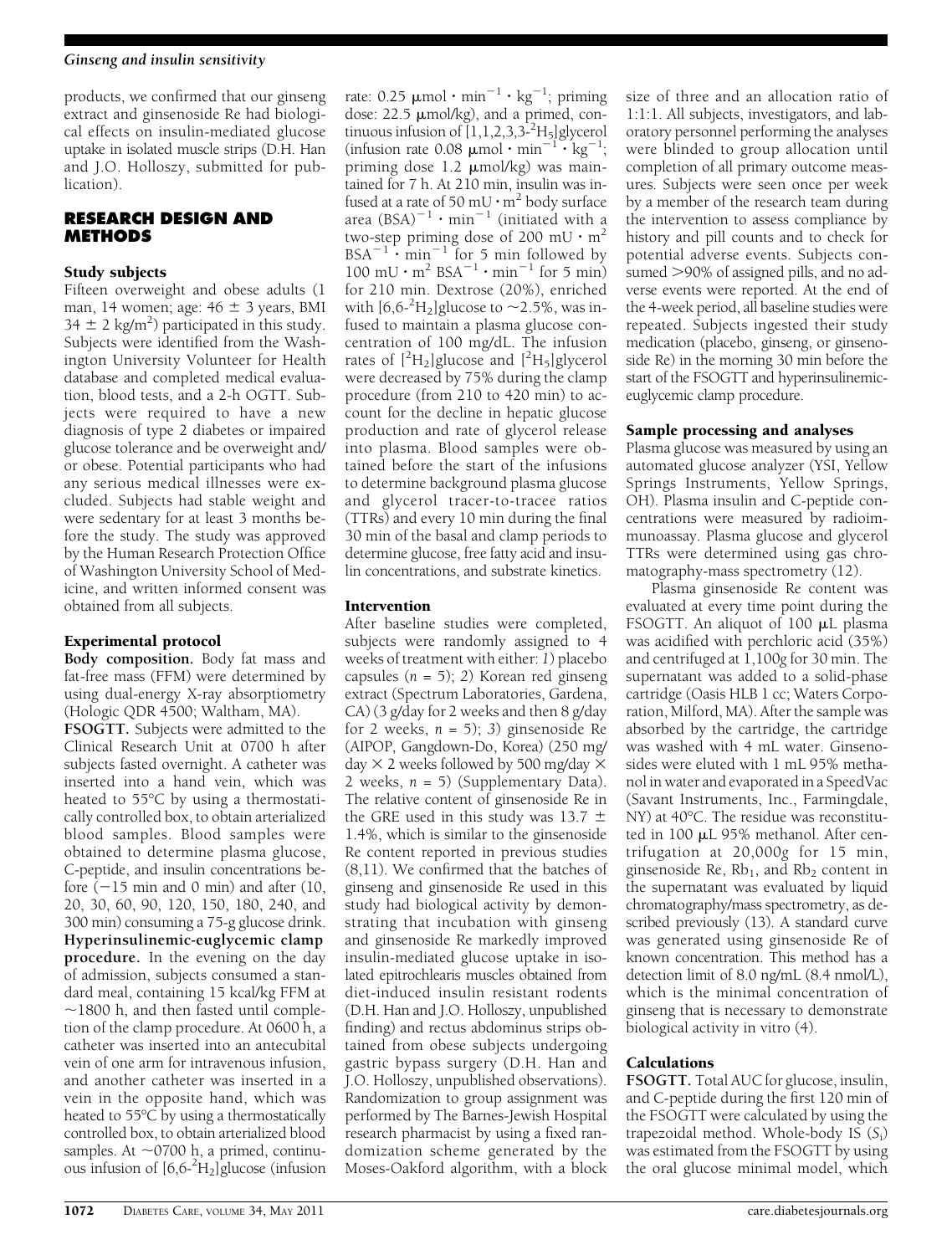measures the overall effect of insulin to stimulate glucose disposal  $(14)$ .  $\beta$ -Cell function was evaluated by determining the disposition index (DI), which represents the insulin secretory response in relationship to IS, calculated as the product of the  $\beta$ -cell responsivity index  $(\Phi_0)$  and  $S<sub>i</sub>$  (15). DI could not be determined in three subjects (two in the placebo group and one in the ginsenoside Re group), because plasma samples from two subjects were lost and our modeling program was not able to adequately curve-fit the data from one subject.

Tracer kinetics. Steele's equation for steady-state conditions was used to calculate glucose rate of appearance  $(R_a)$ , glucose rate of disappearance  $(R_d)$ , and glycerol  $R_a$  during the final 30 min of the basal period and the clamp (16). The hepatic IS index was determined as the product of the basal hepatic glucose production rate and basal plasma insulin concentration (17).

#### Statistical analyses

All outcome measures were analyzed by using a three-way (group  $\times$  condition) ANOVA with repeated measures using a  $3 \times 2$  factorial design in which the groups are placebo, ginseng extract, and ginsenoside Re and the conditions are basal and high insulin periods during the hyperinsulinemic-euglycemic clamp. Significant F ratios from each analysis were followed by post hoc comparisons by the Neuman-Keuls procedure, using the appropriate error terms. A P value of  $\leq 0.05$  was considered statistically significant. All data are reported as means  $\pm$  SE.

The primary outcome of this study was insulin-stimulated glucose uptake during the hyperinsulinemic-euglycemic clamp procedure. Based on our previous data evaluating the reproducibility of assessing glucose kinetics during a hyperinsulinemic-euglycemic clamp procedure (16), we estimated that five subjects in each group would be needed to detect a 25% improvement in insulin-stimulated glucose disposal, with a power of 0.8 and an  $\alpha$ -value of 0.05. A treatment effect of 25% was chosen because this is the effect often observed after weight loss (18) or thiazolidinedione therapy (19). All values are means  $\pm$  SE.

# RESULTS

## Subject characteristics and metabolic variables

Study subject characteristics and metabolic variables before and after treatment are shown in Table 1. Body weight and body composition and metabolic variables did not change after the intervention in any group.

#### FSOGTT

Insulin and glucose AUC during the first 120 min after ingestion of the glucose load were not different between groups at baseline and did not change after therapy in any group (Fig. 1A and C). Values for  $S_i$ (Fig. 1B) and DI (Fig. 1D) were not different between groups at baseline and did not change after the intervention.

## Basal substrate kinetics

Basal glucose  $R_a$  after the intervention was not different than values obtained before intervention in the placebo (725  $\pm$  21 versus 682  $\pm$  33 µmol/min), ginseng  $(865 \pm 69 \text{ versus } 780 \pm 99 \text{ \mu} \text{mol/min})$ , and ginsenoside Re (635  $\pm$  69 versus 638  $\pm$  99  $\mu$ mol/min) groups. Similarly,

glycerol  $R_a$  after the intervention was not different in the placebo (156  $\pm$  8 versus  $165 \pm 12 \mu$ mol/min), ginseng (250  $\pm$  42 versus 248  $\pm$  49  $\mu$ mol/min), or ginsenoside Re ( $242 \pm 25$  versus  $221 \pm 22$   $\mu$ mol/ min) groups. The hepatic IS index after therapy was not different than values obtained before therapy in the placebo, ginseng, and ginsenoside Re groups (Fig. 2A).

## Hyperinsulinemic-euglycemic clamp procedure

Mean plasma glucose concentrations during the last 30 min of the insulin infusion after treatment were the same as values obtained before treatment in the placebo (96  $\pm$  1 and 93  $\pm$  1 mg/dL), ginsenoside Re (97  $\pm$  1 and 97  $\pm$  1 mg/dL), and ginseng (99  $\pm$  1 and 99  $\pm$  1 mg/dL) groups. Mean plasma insulin concentrations during the last 30 min of insulin infusion after treatment were also the same as values obtained before treatment in the placebo  $(78 \pm 5 \text{ and } 76 \pm 7 \text{ }\mu\text{U/mL})$ , ginsenoside Re  $(88 \pm 7 \text{ and } 89 \pm 7 \text{ }\mu\text{U/mL})$ , and ginseng (78  $\pm$  12 and 76  $\pm$  10  $\mu$ U/mL) groups.

Insulin infusion increased the rate of glucose disposal in all groups, but the percent increase above basal was not affected by placebo, ginsenoside Re, or ginseng therapy (Fig. 2B). Endogenous glucose production rates decreased in all groups during insulin infusion but the relative suppression in glucose  $R_a$  did not change with treatment in any group (Fig. 2C). The decrease in glycerol  $R_a$  during insulin infusion was also the same after as before therapy in all groups (Fig. 2D).

#### Plasma ginsenoside concentration

Plasma concentrations of ginsenoside Re, Rb1, and Rb2 were not detectable in blood

|  | Table 1—Study subject characteristics and metabolic variables before and after treatment |  |  |  |
|--|------------------------------------------------------------------------------------------|--|--|--|
|  |                                                                                          |  |  |  |

|                                    | Before         | After          | Before         | After          | Before         | After          |
|------------------------------------|----------------|----------------|----------------|----------------|----------------|----------------|
| Sex (male/female)                  | 1/4            |                | 0/5            |                | 0/5            |                |
| Race (African American/Caucasian)  | 2/3            |                | 1/4            |                | 3/2            |                |
| Weight (kg)                        | $88 \pm 8$     | $90 \pm 7$     | $98 \pm 11$    | $98 \pm 11$    | $89 \pm 4$     | $91 \pm 5$     |
| BMI $\frac{\text{kg}}{\text{m}^2}$ | $31 \pm 1$     | $32 \pm 1$     | $35 \pm 3$     | $35 \pm 3$     | $36 \pm 2$     | $37 \pm 2$     |
| Fat mass (% body wt)               | $40 \pm 3$     | $40 \pm 4$     | $40 \pm 5$     | $40 \pm 4$     | $43 \pm 2$     | $43 \pm 2$     |
| Glucose (mg/dL)                    | $94.1 \pm 1.8$ | $95.6 \pm 3.2$ | $96.0 \pm 6.6$ | $98.2 \pm 3.7$ | $94.5 \pm 2.4$ | $95.5 \pm 4.3$ |
| Insulin $(\mu U/mL)$               | $7.3 \pm 1.4$  | $8.0 \pm 1.8$  | $11.1 \pm 4.0$ | $12.1 \pm 3.5$ | $11.2 \pm 1.3$ | $11.9 \pm 2.4$ |
| $HbA_{1c}$ (%)                     | $5.9 \pm 0.2$  | $5.9 \pm 0.1$  | $5.5 \pm 0.1$  | $5.7 \pm 0.1$  | $5.8 \pm 0.8$  | $5.9 \pm 0.1$  |
| Total cholesterol (mg/dL)          | $214 \pm 21$   | $202 \pm 15$   | $164 \pm 27$   | $165 \pm 27$   | $206 \pm 32$   | $204 \pm 26$   |
| Triglyceride (mg/dL)               | $130 \pm 24$   | $120 \pm 27$   | $135 \pm 36$   | $128 \pm 29$   | $126 \pm 23$   | $139 \pm 31$   |
| HDL cholesterol (mg/dL)            | $47 \pm 5$     | $46 \pm 5$     | $46 \pm 6$     | $44 \pm 5$     | $52 \pm 6$     | $50 \pm 6$     |
| LDL cholesterol (mg/dL)            | $140 \pm 20$   | $132 \pm 12$   | $88 \pm 20$    | $96 \pm 21$    | $143 \pm 27$   | $126 \pm 19$   |

Data are means  $\pm$  SE.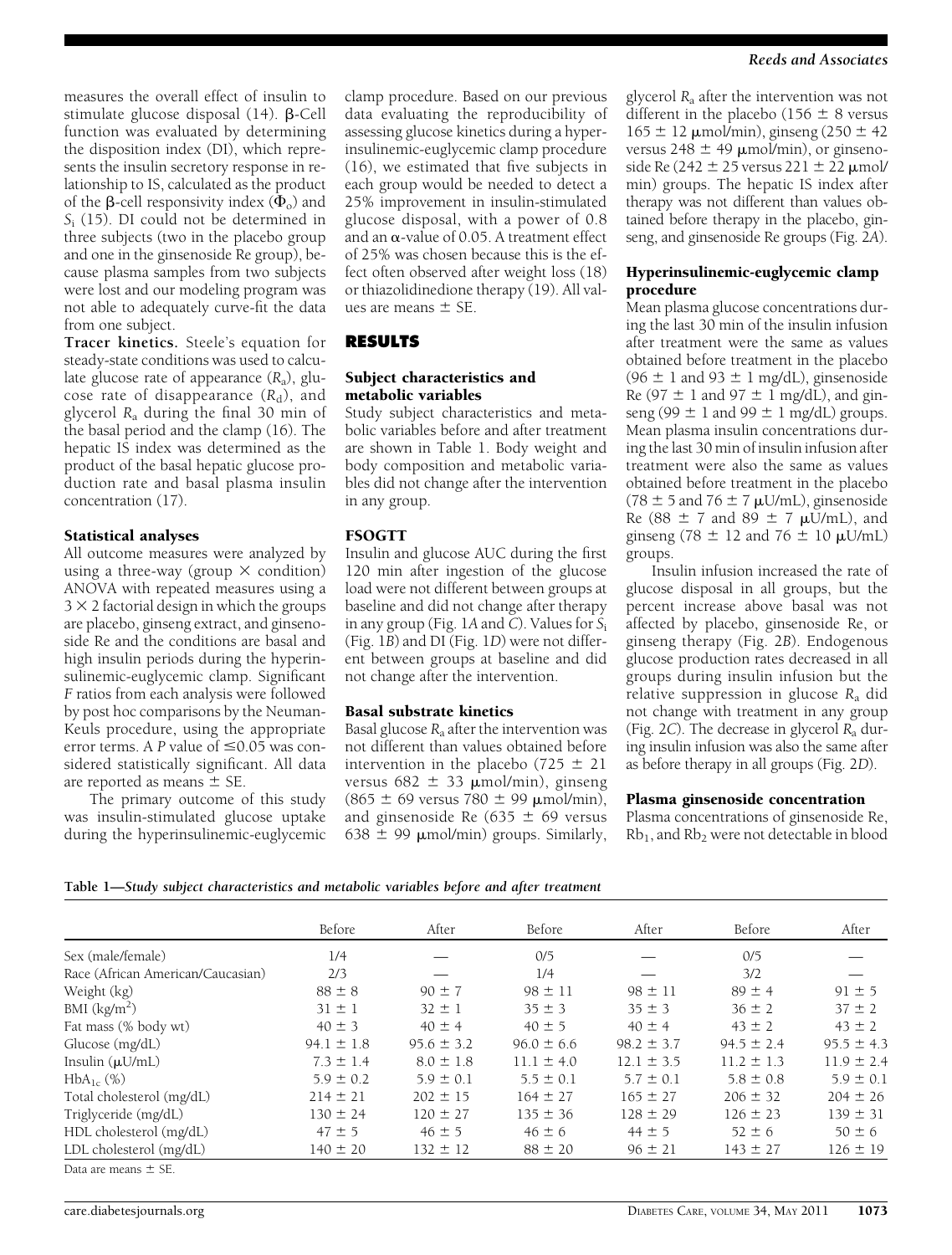Ginseng and insulin sensitivity



Figure 1—Glucose (A) and insulin (C) AUC obtained during the first 2 h of the 5-h FSOGTT, and IS (B) and DI (D), assessed by the FSOGTT before (white bars) and after (black bars) treatment with placebo, ginseng, or ginsenoside Re. Values are means  $\pm$  SE.

samples obtained from 30 min to 6 h after ingesting the morning dose of ginseng or ginsenoside Re during the day of the FSOGTT and from 30 min to 7.5 h after ingesting the morning dose of ginseng or ginsenoside Re during the day of the hyperinsulinemic-euglycemic clamp procedure. The method used to assess ginsenoside concentrations has a lower limit of detection of 8.0 ng/mL (8.4 nmol/L),

which is below the minimal concentration of ginsenoside Re and  $Rb_1$  necessary to increase IS in vitro (4).

CONCLUSIONS—Ginseng is a popular herbal therapy that is purported to be effective in both the prevention and treatment of diabetes. Data from studies conducted in animal models have identified ginsenoside Re as a component of



**Figure 2—**Hepatic IS index (A), insulin-mediated increase in glucose  $R_d$  (B), insulin-mediated suppression of glucose  $R_a$  (C), and insulin-mediated suppression glycerol  $R_a$  (D) during the hyperinsulinemic-euglycemic clamp procedure before (white bars) and after (black bars) treatment with placebo, ginseng, or ginsenoside Re therapy. Values are means  $\pm$  SE.

ginseng that affects IS and improves glycemic control (2). Therefore, we conducted a double-blind, randomized, placebo-controlled study to determine whether treatment with ginseng or ginsenoside Re improves oral glucose tolerance,  $\beta$ -cell function, and IS in humans. Only subjects with impaired glucose tolerance or newly diagnosed type 2 diabetes, who presumably have more reversible metabolic dysfunction, were studied to increase our ability to detect a beneficial effect of therapy. Moreover, we used specific sources of ginseng and ginsenoside Re that we found improved skeletal muscle IS in vitro in rodent and human muscle strips. Our data demonstrate that 4 weeks of oral ginseng and ginsenoside Re therapy do not improve oral glucose tolerance,  $\beta$ -cell function, or multiorgan IS. These results refute the popular notion that ingestion of ginseng and its putative active ginsenoside component has beneficial metabolic effects on glucose homeostasis.

Data from studies conducted in 3T3- L1 adipocytes and in obese, insulinresistant rodent models have found that GRE and several ginsenoside species (Re,  $Rb_1$ ) improve insulin-stimulated glucose disposal (2,20). In most of these animal studies, ginseng and ginsenosides were given intraperitoneally. Oral administration of ginseng or ginsenosides has also been reported to improve oral glucose tolerance and increase insulin-stimulated glucose disposal (21,22). However, the results from these studies are confounded by concomitant weight loss, so it is unclear whether the improvements in IS occurred because of weight loss or because of the insulin-sensitizing properties of ginsenosides. Few studies have evaluated the effect of ginseng in human subjects, and the interpretation of data from these studies is difficult because of differences in experimental design and contradictory results among studies. A single dose of oral ginseng given  $\sim$ 40 min before glucose ingestion reduced the glucose AUC during an OGTT by  $\sim$ 20% in some studies (23) but had no beneficial effect in others (8). Longer term oral ginseng therapy was evaluated in subjects with type 2 diabetes in two studies. In one study, ginseng treatment (6 g/day for 12 weeks) lowered plasma insulin concentration but did not change  $HbA_{1c}$  (10), whereas ginseng treatment (100–200 mg/day for 8 weeks) in the other study was associated with a decrease in fasting plasma glucose concentration (9). However, the interpretation of the results from both studies is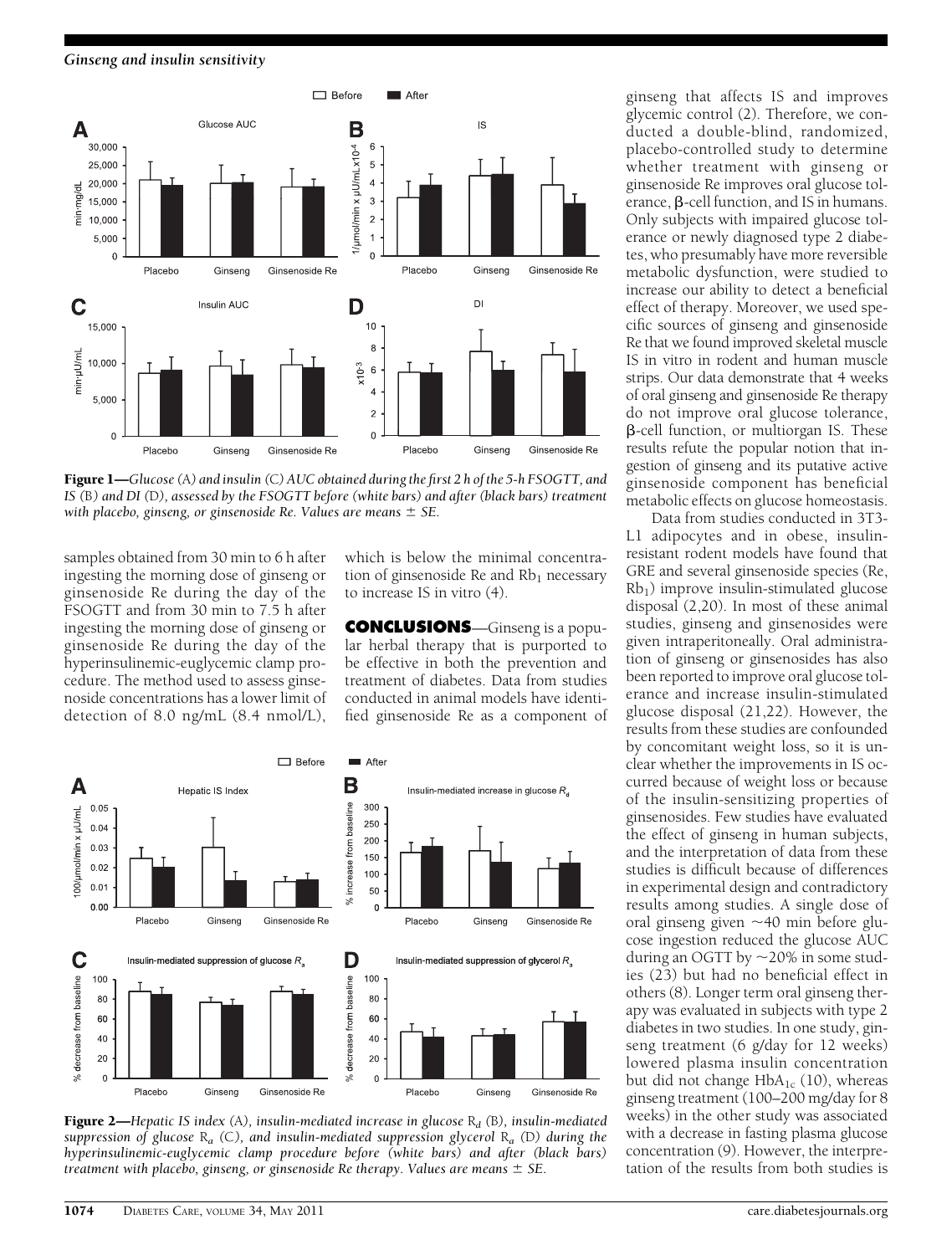confounded by either a large drop-out rate (10) or concomitant weight loss (9). Oral ginseng therapy (3 g/day for 14 days) did not improve insulin-mediated glucose disposal, assessed by using the hyperinsulinemic-euglycemic clamp procedure, in subjects with indinavirinduced skeletal muscle insulin resistance (24).

We were unable to detect ginsenoside  $Re$ ,  $Rb_1$ , or  $Rb_2$  in plasma in our subjects, even though they were prescribed large daily oral doses of ginseng and ginsenoside Re for 30 days and ingested the last dose  $\sim$ 30 min before a series of blood samples were obtained to assess blood concentrations. The method we used to measure ginsenoside Re,  $Rb_1$ , or  $Rb_2$ has a threshold of detection of 8 ng/mL, which is below the minimal concentration necessary for biological activity in vitro (4). Therefore, our results suggest that ginsenoside Re is poorly absorbed from oral ingestion of ginseng or ginsenoside Re itself. The limited systemic bioavailability of ginseng Re in our subjects helps explain the discrepancy between our findings and the positive effects observed in studies that involved intraperitoneal ginseng injection (2) or in vitro incubation with ginseng (4,20). Data from pharmacokinetic studies conducted in rodents and people have found that absorption of ginseng metabolites is poor after oral ingestion (13,25). Plasma ginseng or ginsenoside concentrations were not reported in previous studies that found metabolic benefits of ginseng therapy in study subjects. We are aware of only one study that evaluated oral ginsenoside absorption in human subjects (13). This study was conducted in two subjects who were studied for 12 h after ingesting GRE. Ginsenoside  $Rb<sub>1</sub>$  and  $Rb<sub>1</sub>$  were detected at very low levels in plasma ( $\sim$ 5 nmol/L) in one subject, but ginseng components were not detected in the other subject. Very low levels of ginsenoside Re were found in urine for up to 3 h after ingestion. The poor absorption of orally ingested ginsenosides is likely related to its saponin ring structure, which is poorly soluble in aqueous solutions. In addition, protopanaxtriols (e.g., ginsenoside Re) are rapidly hydrolyzed to ginsenoside  $Rb_1$  in mildly acidic conditions, such as in the stomach, suggesting that the bioavailability of orally administered ginsenoside Re is particularly poor. Our results, in conjunction with data from other studies, suggest that oral ginsenoside products are too poorly absorbed to provide adequate systemic

availability to influence metabolic function. We cannot exclude the possibility that other ginsenosides and their metabolites or nonginsenoside components of GRE are bioavailable when given enterally.

Although it is possible that our study missed a therapeutic effect of ginseng or ginsenoside Re because of the small number of study subjects, we believe that this is unlikely. We used the hyperinsulinemic-euglycemic clamp procedure, in conjunction with stable isotopically labeled tracer infusion, to evaluate IS. We have demonstrated that this procedure is very sensitive and reproducible (16) and would allow us to detect a 25% improvement in insulin-stimulated glucose disposal in the current study with a power of 0.8. Our data did not even detect a trend toward treatment-induced improvement in any of our study outcome measures. Ginsenoside composition varies between commercially available products, so our study cannot eliminate the possibility that other ginseng products could have metabolic benefits.

In summary, despite the popular use of ginseng products to improve glucose homeostasis and treat type 2 diabetes, we found no evidence that oral ginseng or ginsenoside Re therapy improves  $\beta$ -cell function or IS in subjects with impaired glucose tolerance or newly diagnosed type 2 diabetes. Although parenteral ginseng and ginsenoside Re can markedly enhance insulin action in animal models, our data suggest that minimal bioavailability after oral ingestion limits its therapeutic efficacy in people.

Acknowledgments—This work was supported by National Institutes of Health grants DK-31842, DK-37948, DK-56341 (Nutrition and Obesity Research Center), UL1-RR-024992 (Clinical and Translational Science Award), and RR-00954 (Biomedical Mass Spectrometry Resource), and a grant from the Longer Life Foundation.

No potential conflicts of interest relevant to this article were reported.

D.N.R. performed experiments, researched data, and wrote the manuscript. B.W.P. analyzed data, contributed to the discussion, and reviewed and edited the manuscript. A.O. analyzed data and contributed to the discussion. J.O.H. researched data and reviewed and edited the manuscript. K.S.P. analyzed data, contributed to the discussion, and reviewed and edited the manuscript. S.K. analyzed data, edited and reviewed the manuscript, and contributed to the discussion.

The authors thank Freida Custodio and Jennifer Shew (Washington University School

of Medicine) for their technical assistance, the staff of the Clinical Research Unit (Washington University School of Medicine) for their help in performing the studies, and the study subjects for their participation.

#### References

- 1. Christensen LP. Chapter 1, Ginsenosides: Chemistry, Biosynthesis, Analysis, and Potential Health Effects. In Advances in Food and Nutrition Research. Vol. 55. Taylor S, Ed. Burlington, MA, Academic Press, 2008, p. 1–99
- 2. Attele AS, Zhou YP, Xie JT, et al. Antidiabetic effects of Panax ginseng berry extract and the identification of an effective component. Diabetes 2002;51: 1851–1858
- 3. Kimura M, Waki I, Chujo T, et al. Effects of hypoglycemic components in ginseng radix on blood insulin level in alloxan diabetic mice and on insulin release from perfused rat pancreas. J Pharmacobiodyn 1981;4:410–417
- 4. Zhang Z, Li X, Lv W, et al. Ginsenoside Re reduces insulin resistance through inhibition of c-Jun NH<sub>2</sub>-terminal kinase and nuclear factor-kappaB. Mol Endocrinol 2008;22:186–195
- 5. Vuksan V, Sievenpiper JL, Koo VY, et al. American ginseng (Panax quinquefolius L) reduces postprandial glycemia in nondiabetic subjects and subjects with type 2 diabetes mellitus. Arch Intern Med 2000; 160:1009–1013
- 6. Sievenpiper JL, Sung MK, Di Buono M, et al. Korean red ginseng rootlets decrease acute postprandial glycemia: results from sequential preparation- and dose-finding studies. J Am Coll Nutr 2006;25:100–107
- 7. Reay JL, Kennedy DO, Scholey AB. Single doses of Panax ginseng (G115) reduce blood glucose levels and improve cognitive performance during sustained mental activity. J Psychopharmacol 2005;19:357– 365
- 8. Sievenpiper JL, Arnason JT, Leiter LA, Vuksan V. Null and opposing effects of Asian ginseng (Panax ginseng C.A. Meyer) on acute glycemia: results of two acute dose escalation studies. J Am Coll Nutr 2003;22:524–532
- 9. Sotaniemi EA, Haapakoski E, Rautio A. Ginseng therapy in non-insulin-dependent diabetic patients. Diabetes Care 1995;18: 1373–1375
- 10. Vuksan V, Sung MK, Sievenpiper JL, et al. Korean red ginseng (Panax ginseng) improves glucose and insulin regulation in well-controlled, type 2 diabetes: results of a randomized, double-blind, placebocontrolled study of efficacy and safety. Nutr Metab Cardiovasc Dis 2008;18: 46–56
- 11. Kim SN, Ha YW, Shin H, Son SH, Wu SJ, Kim YS. Simultaneous quantification of